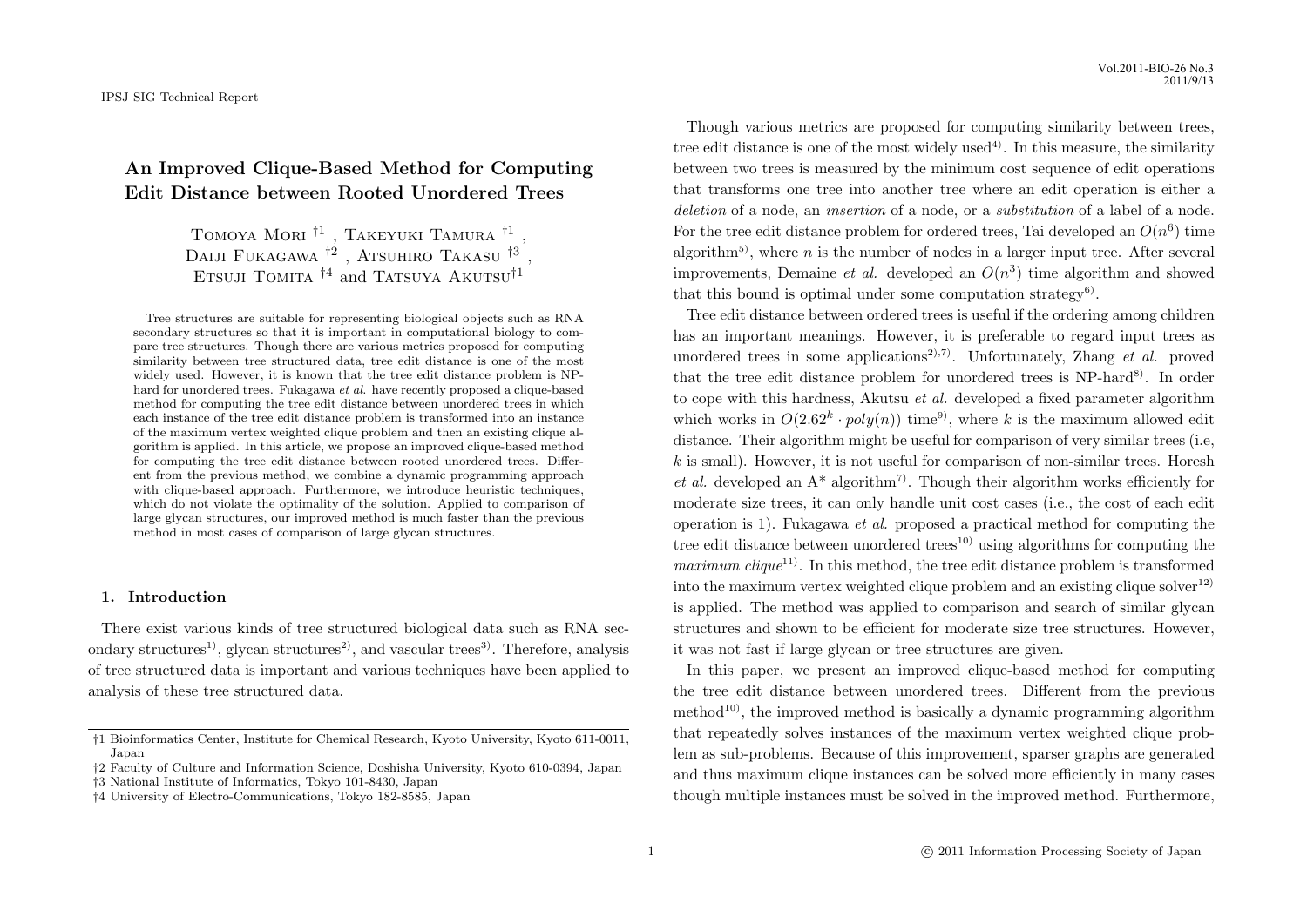

**Fig. 1** Example of tree edit operations and edit distance mapping for unordered trees. *T*<sup>2</sup> is obtained from *T*<sup>1</sup> by deletion of node with label e, insertion of node with label k and substitution of node with label f, where the same label can appear multiple times in the same tree. The corresponding mapping *M* is shown by broken curves.

we introduce heuristic techniques which do not violate the optimality of the solution. We compare the improved method with our previous method using glycan data obtained from the KEGG database<sup>13)</sup>. The result shows that the improved method is much faster than the previous method in most cases of comparison of large glycan structures.

## **2. Tree Edit Distance**

We briefly review *tree edit distance* and *edit distance mapping* for rooted, labeled and unordered trees<sup>4),8)</sup>. Let  $T$  be a rooted unordered tree, which is not given a left-to-right order among siblings. We assume that each node  $v$  has a label  $l(v)$ over an alphabet  $\Sigma$ .  $r(T)$ ,  $V(T)$  and  $E(T)$  denote the root, the set of nodes, and the set of edges of *T*, respectively. For a node  $v \in V(T)$ ,  $des(v)$  and  $T(v)$  denote the set of descendants of *v* (not including *v*) and the subtree induced by *v* and its descendants, respectively. In the following, *n* denotes the number of nodes in a larger tree (i.e.  $n = \max\{|V(T_1)|, |V(T_2)|\}$ ).

An *edit operation on a tree T* is either a *deletion*, an *insertion*, or a *substitution*, each of which is defined by (see also **Fig. 1** ):

**Deletion:** Delete a non-root node *v* in *T* with parent *u*, making the children of *v* become children of *u*. The children are inserted in the place of *v* into the set of the children of *u*.

**Insertion:** Inverse of delete. Insert a node *v* as a child of *u* in *T* , making *v* the parent of some of the children of *u*.

**Substitution:** Change the label of a node *v* in *T*.

- For each edit operation, the *cost* is defined as follows:
- $\gamma(a, b)$ : cost of substituting a node with label *a* to label *b*,
- $\gamma(a, \epsilon)$ : cost of deleting a node labeled with *a*,
- $\gamma(\epsilon, a)$ : cost of inserting a node labeled with *a*.

The edit distance  $dist(T_1, T_2)$  between two unordered trees  $T_1$  and  $T_2$  is the cost of the minimum cost sequence of edit operations that transforms  $T_1$  into  $T_2$ , where we adopt the following standard assumption so that  $dist(T_1, T_2)$  becomes a distance metric<sup>4),8)</sup>:

- $\gamma(a, b) \geq 0$  for any  $(a, b) \in \Sigma' \times \Sigma'$ ,
- $\gamma(a, a) = 0$  for any  $a \in \Sigma'$ ,
- $\gamma(a, b) = \gamma(b, a)$  for any  $(a, b) \in \Sigma' \times \Sigma'$ ,
- $\gamma(a, c) \leq \gamma(a, b) + \gamma(b, c)$  for any  $a, b, c \in \Sigma' \times \Sigma' \times \Sigma'$ , where  $\Sigma' = \Sigma \cup \{\epsilon\}.$

There exists a close relationship between the edit distance and the *edit distance mapping* (or just *mapping*<sup> $(4)$ ,8). *M*  $\subseteq$  *V*( $T_1$ )  $\times$  *V*( $T_2$ ) is called a *mapping* if the</sup> following conditions are satisfied for any two pairs  $(u_1, v_1), (u_2, v_2) \in M$ :

- (i)  $u_1 = u_2$  iff  $v_1 = v_2$ ,
- (ii)  $u_1 \in des(u_2)$  iff  $v_1 \in des(v_2)$ .

Let  $I_1$  and  $I_2$  be the sets of nodes in  $V(T_1)$  and  $V(T_2)$  not appearing in M, respectively. Then, the following equality holds<sup>4),8)</sup>:

$$
dist(T_1, T_2) = \min_{M} \left\{ \sum_{u \in I_1} \gamma(l(v), \epsilon) + \sum_{v \in I_2} \gamma(\epsilon, l(v)) + \sum_{(u,v) \in M} \gamma(l(u), l(v)) \right\} . (1)
$$

Here we define a *score function*  $f(u, v)$  for  $(u, v) \in V(T_1) \times V(T_2)$  defined by

$$
f(u,v) = \gamma(l(u), \epsilon) + \gamma(\epsilon, l(v)) - \gamma(l(u), l(v)).
$$
\n(2)

Then, we can see that  $f(u, v) = f(v, u) > 0$  holds. It should also be mentioned that under the unit cost model (i.e.,  $\gamma(a, b) = 1$  for all  $a \neq b$ ),  $f(v, v) = 2$  and  $f(u, v) = 1$  hold for  $l(u) \neq l(v)$ . Let *score*(*M*) be the score of a mapping *M* defined by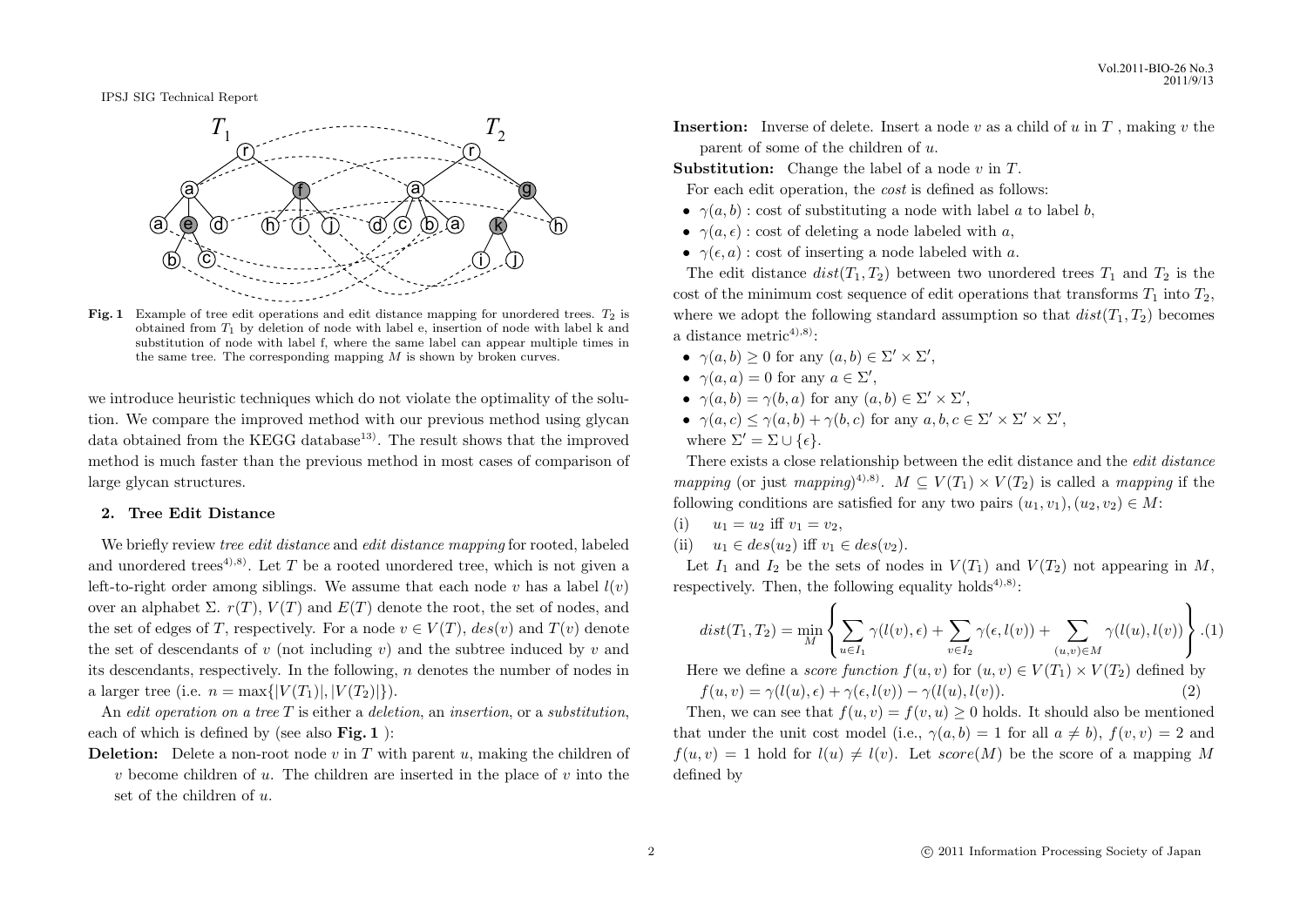$$
score(M) = \sum_{(u,v)\in M} f(u,v).
$$
\n(3)

Let  $M_{OPT}$  be the mapping with the maximum score. Then, it is known that the following equality holds<sup>9)</sup>:

$$
dist(T_1, T_2) = \sum_{u \in V(T_1)} \gamma(l(u), \epsilon) + \sum_{v \in V(T_2)} \gamma(\epsilon, l(v)) - score(M_{OPT}) \tag{4}
$$

assuming that the root of  $T_1$  corresponds to the root of  $T_2$  in  $M_{OPT}$ . It is to be noted that the first and second terms in the right hand side of the last equality are invariant with a mapping. Therefore, this equality means that the tree edit distance can be obtained by computing a mapping with the maximum score.

Though the edit distance problem for unordered trees is NP-hard, it can be solved (in exponential time) using a dynamic programming algorithm<sup>4)</sup>. For a forest (i.e., a set of unordered trees) *F*, *roots*(*F*) denotes a set of the roots of trees in *F*. *T* −*v*, *F* −*v*, and *F* −*T*(*v*) denote the tree obtained by deleting *v* from *T*, the forest obtained by deleting *v*, and the forest obtained by deleting  $T(v)$ . We define  $D(F_1, F_2)$  between two unordered forests  $F_1$  and  $F_2$  by the following dynamic programming procedure<sup>9)</sup> <sup>\*1</sup>.

$$
D(F_1, \epsilon) = \sum_{u \in V(F_1)} \gamma(l(u), \epsilon), \tag{5}
$$

$$
D(\epsilon, F_2) = \sum_{v \in V(F_2)} \gamma(\epsilon, l(v)),\tag{6}
$$

$$
D(F_1, F_2) = \min \begin{cases} \min_{u \in roots(F_1)} \{D(F_1 - u, F_2) + \gamma(l(u), \epsilon)\}, \\ \min_{v \in roots(F_2)} \{D(F_1, F_2 - v) + \gamma(\epsilon, l(v))\}, \\ \min_{(u,v) \in roots(F_1) \times roots(F_2)} \{L(F_1 - T_1(u), F_2 - T_2(v)) + D(T_1(u) - u, T_2(v) - v) + \gamma(l(u), l(v))\}. \end{cases}
$$
(7)



**Fig. 2** Example of the maximum clique and the maximum vertex weighted clique. The size of the maximum clique of the left graph is four, while the weight of the maximum vertex weighted clique of the right graph is three.

Then, it is seen that  $dist(T_1, T_2) = D(F_1, F_2)$  holds from Ref.4).

## **3. Method**

#### **3.1 Maximum Vertex Weighted Clique**

Let  $G(V, E)$  be an undirected graph. A subgraph  $G'(V', E')$  of  $G(V, E)$  is called a *clique* if it is a complete subgraph (i.e.,  $\{\{v_i, v_j\}|v_i, v_j \in V', v_i \neq v_j\} = E'$ ). The *maximum clique problem* is to find a clique with the maximum number of vertices in a given undirected graph  $G(V, E)$ . Though the maximum clique problem is  $NP$ -hard, several practical algorithms have been developed<sup>11)</sup>. In this paper, we use a variant of the maximum clique problem called *the maximum vertex weighted clique problem*. In this variant, each vertex  $v$  has a weight  $w(v)$  and the problem is to find a clique  $G'(V', E')$  which maximizes  $\sum_{v \in V'} w(v)$  (see also **Fig. 2**). Nakamura and Tomita developed an efficient algorithm called MWCQ for this variant<sup>12)</sup>. MWCQ is a depth-first search algorithm for finding the maximum vertex weighted clique and it is based on the branch-and-bound method. We employ MWCQ as a solver for the maximum vertex weighted clique problem.

#### **3.2 Previous Method**

Before presenting our improved clique-based method, we briefly review the previous clique-based method<sup>10)</sup> (see also **Fig. 3**). In this paper, we call the previous method CliqueEdit. CliqueEdit is based on a simple reduction from the tree edit distance problem for unordered trees to the maximum clique problem. Based on Eq.(4), for calculating the tree edit distance, it is enough to find a mapping *M* maximizing  $\sum_{(u,v)\in M} f(u,v)$ . In order to find such a mapping, an undirected graph  $G(V, E)$  is constructed from two input trees  $T_1$  and  $T_2$  by

*<sup>⋆</sup>*1 The roots need not correspond to each other in this procedure. However, we can let roots correspond to each other by setting deletion costs for the roots very large.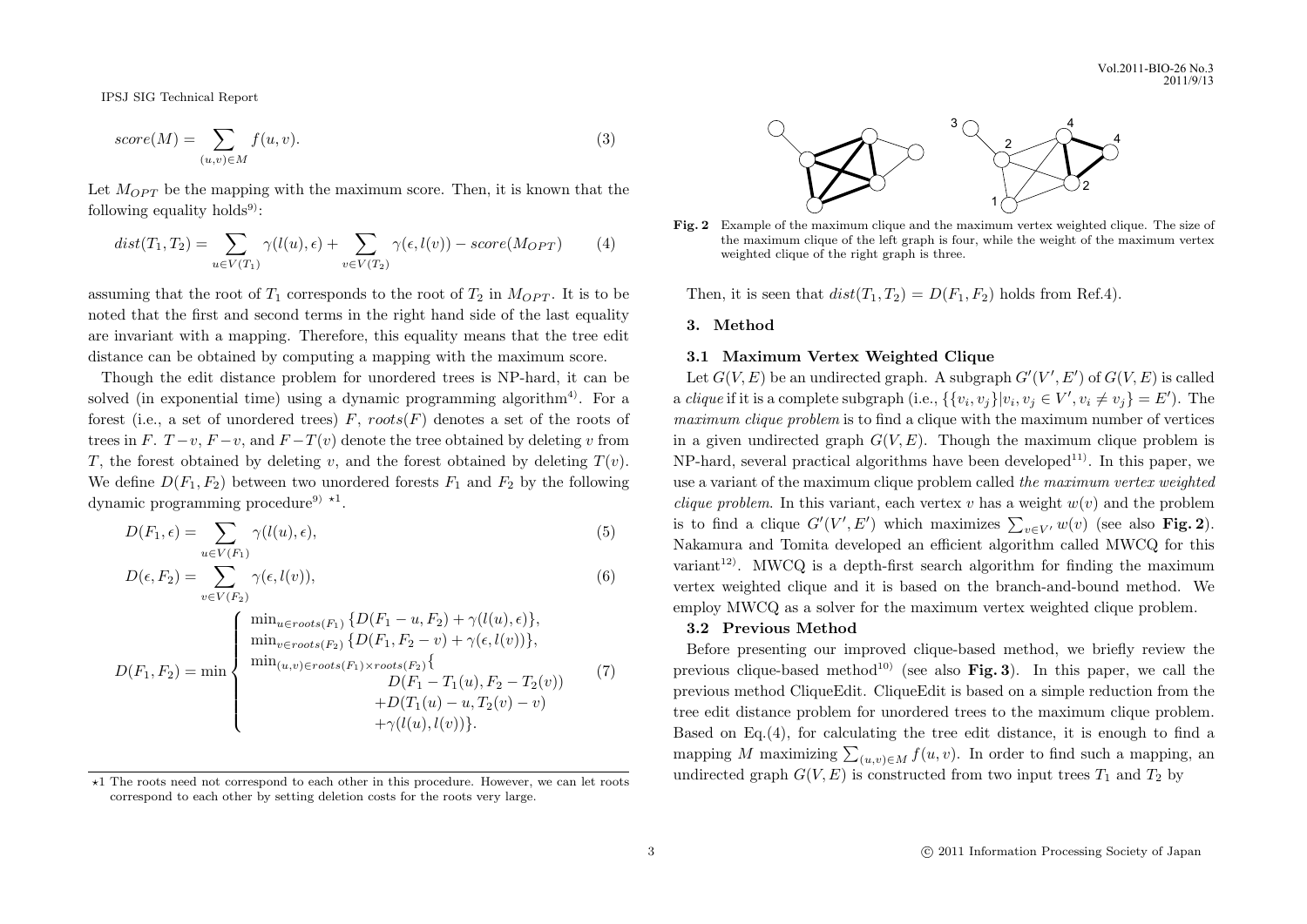

**Fig. 3** Example of reduction from the edit distance problem for unordered trees to the maximum vertex weighted clique problem.

$$
V = \{(u, v) | u \in V(T_1), u \neq r(T_1), v \in V(T_2), v \neq r(T_2)\},
$$
\n
$$
E = \{\{(u_1, v_1), (u_2, v_2)\} | u_1 \neq u_2, v_1 \neq v_2,
$$
\n
$$
u_1 \in des(u_2) \text{ iff } v_1 \in des(v_2),
$$
\n
$$
u_2 \in des(u_1) \text{ iff } v_2 \in des(v_1)\},
$$
\n(9)

where the first two conditions and the last two conditions in the definition of *E* correspond to conditions (i) and (ii) for the edit distance mapping, respectively. We can see that there is a one-to-one correspondence between the set of cliques and the set of mappings (i.e.,  $(u, v)$  in a clique corresponds to  $(u, v)$  in a mapping *M*). By assigning a weight  $w(x) = f(u, v)$  to each vertex  $x = (u, v) \in V$ , an optimal mapping  $M_{OPT}$  corresponds to a maximum vertex weighted clique. Therefore, the tree edit distance problem can be solved by computing a maximum vertex weighted clique.

#### **3.3 Improved Method**

In order to improve CliqueEdit, we combine a *dynamic programming* approach employed in Ref.9) with the clique-based approach. We call the resulting method DpCliqueEdit. Let  $(u, v) \in V(T_1) \times V(T_2)$ . We define  $W[u, v]$  be the score of an optimal mapping between  $T_1(u)$  and  $T_2(v)$  where the root of  $T_1(u)$  need not correspond to the root of  $T_2(v)$ . We compute  $W[u, v]$  in a bottom up way (i.e., from leaves to roots) using dynamic programming. Suppose that  $W[u', v']$ 



**Fig. 4** Difference between the reductions in CliqueEdit and DpCliqueEdit. In computation of *W*[*a, p*] in DpCliqueEdit, edges corresponding to mappings among descendants of *a* and *q* are not generated for  $G_{(a,p)}(V_{(a,p)}, E_{(a,p)})$ .

are already computed for all  $(u', v') \in des(u) \times des(v)$ . Then, we construct an undirected vertex weighted graph  $G_{(u,v)}(V_{(u,v)}, E_{(u,v)})$  by

$$
V_{(u,v)} = \{(u_1, v_1)|u_1 \in des(u), v_1 \in des(v)\},
$$
  
\n
$$
E_{(u,v)} = \{\{(u_1, v_1), (u_2, v_2)\}|u_1 \neq u_2, v_1 \neq v_2,
$$
  
\n
$$
u_1 \notin des(u_2), u_2 \notin des(u_1),
$$
  
\n
$$
v_1 \notin des(v_2), v_2 \notin des(v_1)\},
$$
  
\n(11)

$$
w((u_1, v_1)) = W[u_1, v_1].
$$
\n(12)

Let  $W_{max}$  be the weight of the maximum vertex weight clique for  $G(u, v)$ . Then, we calculate  $W[u, v]$  by  $*^1$ .

$$
W[u, v] = \max \begin{cases} \max_{v' \in des(v)} W[u, v'] \\ \max_{u' \in des(u)} W[u', v] \\ W_{max} + f(u, v) \end{cases}
$$
(13)

Different from the reduction in CliqueEdit, edges are not created in DpCliqueEdit if there is a descendant-ancestor relation between  $u_1$  and  $u_2$  (or between  $v_1$ ) and  $v_2$ , see also **Fig. 4**). Therefore, it is expected that graphs constructed in DpCliqueEdit are much sparser than those in CliqueEdit though DpCliqueEdit must solve many clique instances.

## **3.4 Heuristics**

In addition to the use of dynamic programming, we introduce some heuris-

*<sup>⋆</sup>*1 Slight modifications are required if *u* or *v* is a root.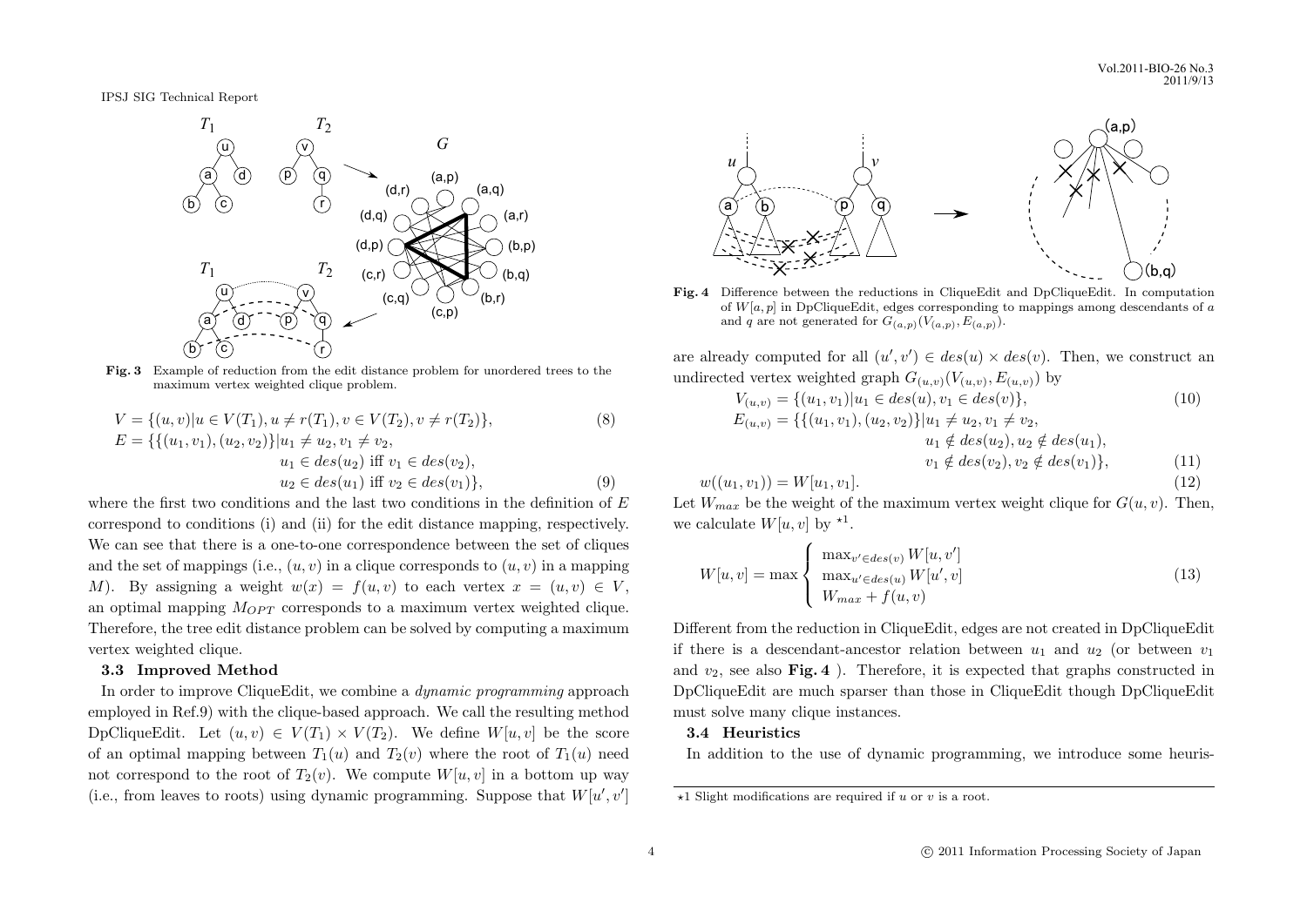

Fig. 5 (a) and (b) explain the heuristic technique (1) and (2), respectively.

tic techniques in order to reduce the computation time without violating the optimality of the solution.

An important observation is that  $W[u_1, v_1] \geq W[u_2, v_1]$  always holds if  $u_2$  is a descendant of *u*1. Based on this observation, we introduce the following two heuristic techniques (see also **Fig. 5**).

( 1 ) Each of *u* and *v* has only one child.

In this case, we need not construct  $G_{(u,v)}$ . Instead, we can compute  $W[u,v]$ by  $W[u, v] = \max\{W[u, v_1], W[u_1, v], W[u_1, v_1] + f(u, v)\}$ , where  $u_1$  and  $v_1$ are the children of *u* and *v*, respectively.

(2)  $u_2 \in des(u)$  (resp.  $v_2 \in des(v)$ ) does not have a sibling. In case, we need not generate a vertex  $(u_2, v')$  for any  $v'$  (resp.  $(u', v_2)$  for any  $u'$ ) in the construction of  $G_{(u,v)}$  because a mapping between  $T_1(u_2)$ and  $T_2(v)$  can be included in a mapping between  $T_1(u_1)$  and  $T_2(v)$  where  $u_1$  is the parent of  $u_2$ .

#### **4. Result**

We implemented DpCliqueEdit using C language and compared DpCliqueEdit with CliqueEdit. In both implementations, we employed  $MWCQ^{12}$  as a solver for the maximum vertex weighted clique problem. We performed computational experiments using a PC with Intel Core2 Quad 3.00GHz CPU and 7.7GB memory. As tree structures, we used glycan structures obtained from KEGG/Glycan database<sup>13)</sup>. For evaluation of the method, we used the standard weighting scheme (i.e.,  $f(v, v) = 2$  and  $f(u, v) = 1$  for  $l(u) \neq l(v)$ ) corresponding to the unit cost edit distance. In the computational experiments, we randomly selected 45 pairs of glycan structures with a specified range of the total number of nodes (i.e., the sum of the number of nodes in  $T_1$  and  $T_2$ ) and measured the average CPU time per pair. Each glycan structures we used for this computational experiment has from15 to 54 nodes. In this computational experiment, four pairs of glycan were excluded because both programs could not output a solution within two minutes. The result of this computational experiment is shown in **Table 1**.

From this table, it is seen that DpCliqueEdit is much faster than CliqueEdit for non-small glycan structures. Though CliqueEdit is faster than DpCliquedit for small glycan structures, comparison of large glycan structures is more crucial because it takes a large amount of time.

In another computational experiment, we transformed the maximum vertex weighted clique problem into the maximum clique problem, and employed  $MCl<sup>14</sup>$  instead of MWCQ in order to find the maximum clique. This is because MCQ is faster than MWCQ<sup>10)</sup>. When we transform the maximum vertex weighted clique problem into the maximum clique problem, we construct an unweighted graph from a weighted graph. Let  $G(V, E)$  be a weighted graph such that  $V = v_1, ..., v_n$  and  $w(v_i) = w_i (i = 1, 2, ..., n)$ . From  $G(V, E)$ , we construct an unweighted graph  $\hat{G}(\hat{V}, \hat{E})$  by (see also **Fig. 6**)

| total number of nodes | CliqueEdit | DpCliqueEdit |
|-----------------------|------------|--------------|
| $30 \sim 34$          | 0.0050     | 0.0100       |
| $35 \sim 39$          | 0.0525     | 0.0450       |
| $40 \sim 44$          | 0.0280     | 0.0240       |
| $45 \sim 49$          | 0.1900     | 0.0643       |
| $50 \sim 54$          | 12.4000    | 1.8700       |
| $55 \sim 59$          | 1.6900     | 0.1340       |
| $60 \sim 64$          | 0.7300     | 0.2150       |
| $65 \sim 69$          | 28.6000    | 0.2580       |
| $70 \sim 74$          | 5.5200     | 0.5900       |
| $75 \sim 79$          | 4.2600     | 0.8200       |
|                       |            |              |

**Table 1** Comparison of CliqueEdit and DpCliqueEdit. Average CPU time (sec.) per glycan pair is shown for each case.